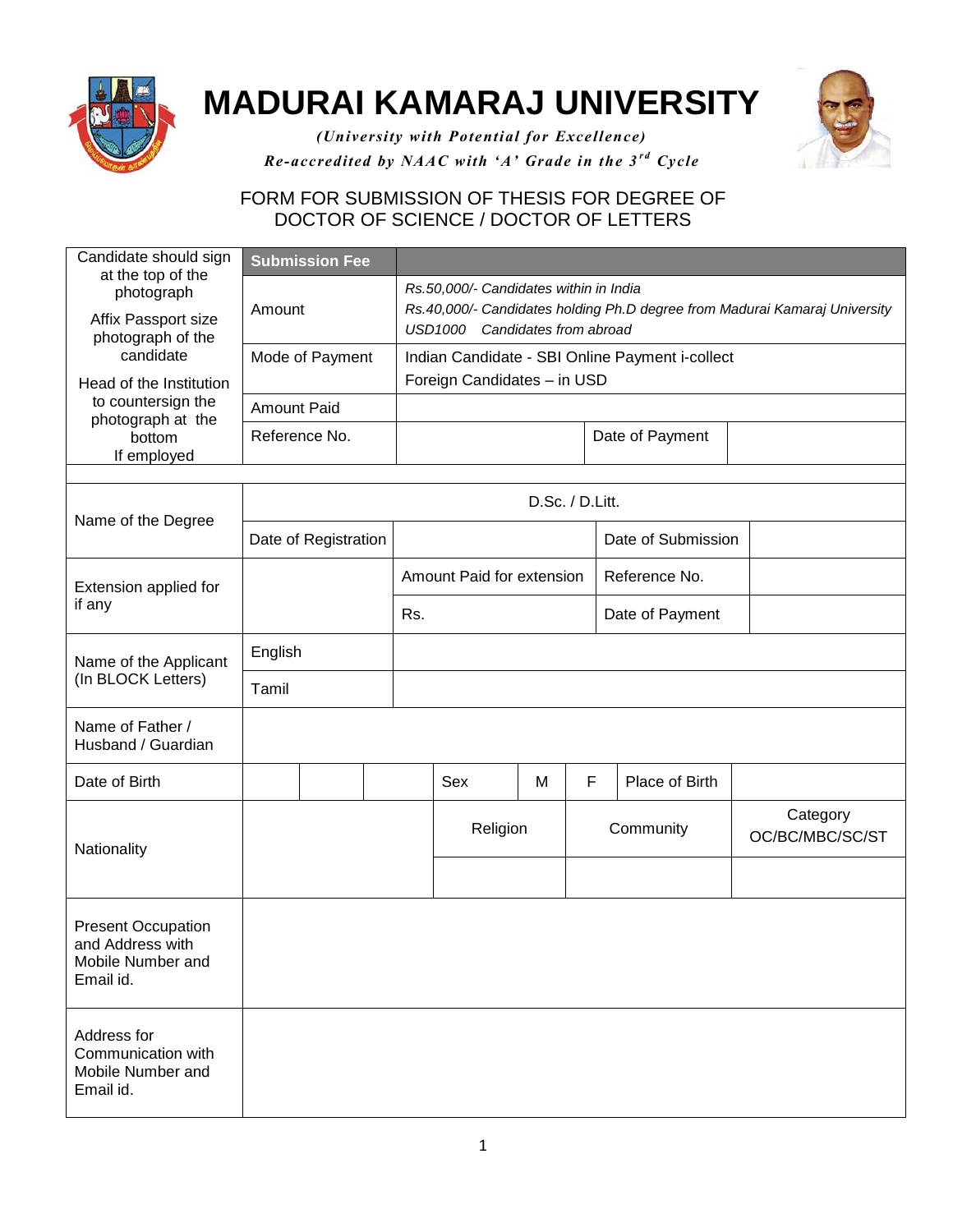| Educational<br>Qualification                                                  | Branch /Subject | College | University /<br>Institution | Month &<br>Year of<br>Passing | % of Marks &<br>Class / Grade<br>/ Division |
|-------------------------------------------------------------------------------|-----------------|---------|-----------------------------|-------------------------------|---------------------------------------------|
| UG                                                                            |                 |         |                             |                               |                                             |
| PG                                                                            |                 |         |                             |                               |                                             |
| M.Phil.,                                                                      |                 |         |                             |                               |                                             |
| Ph.D.,                                                                        |                 |         |                             |                               |                                             |
| Any Other Higher<br>Degree                                                    |                 |         |                             |                               |                                             |
| Subject                                                                       |                 |         |                             |                               |                                             |
| Specific area of<br>Research, if any.                                         |                 |         |                             |                               |                                             |
| Title of the thesis for<br>the D.Sc/D.Litt.                                   |                 |         |                             |                               |                                             |
| Title of the thesis of<br>Ph.D or any other<br>equivalent previous<br>degree. |                 |         |                             |                               |                                             |

I hereby declare that the information provided above are true to the best of my knowledge.

Signature of the Candidate **Signature of the Head of the Institution** (Principal/Director) with seal (if working)

Place:

Date: